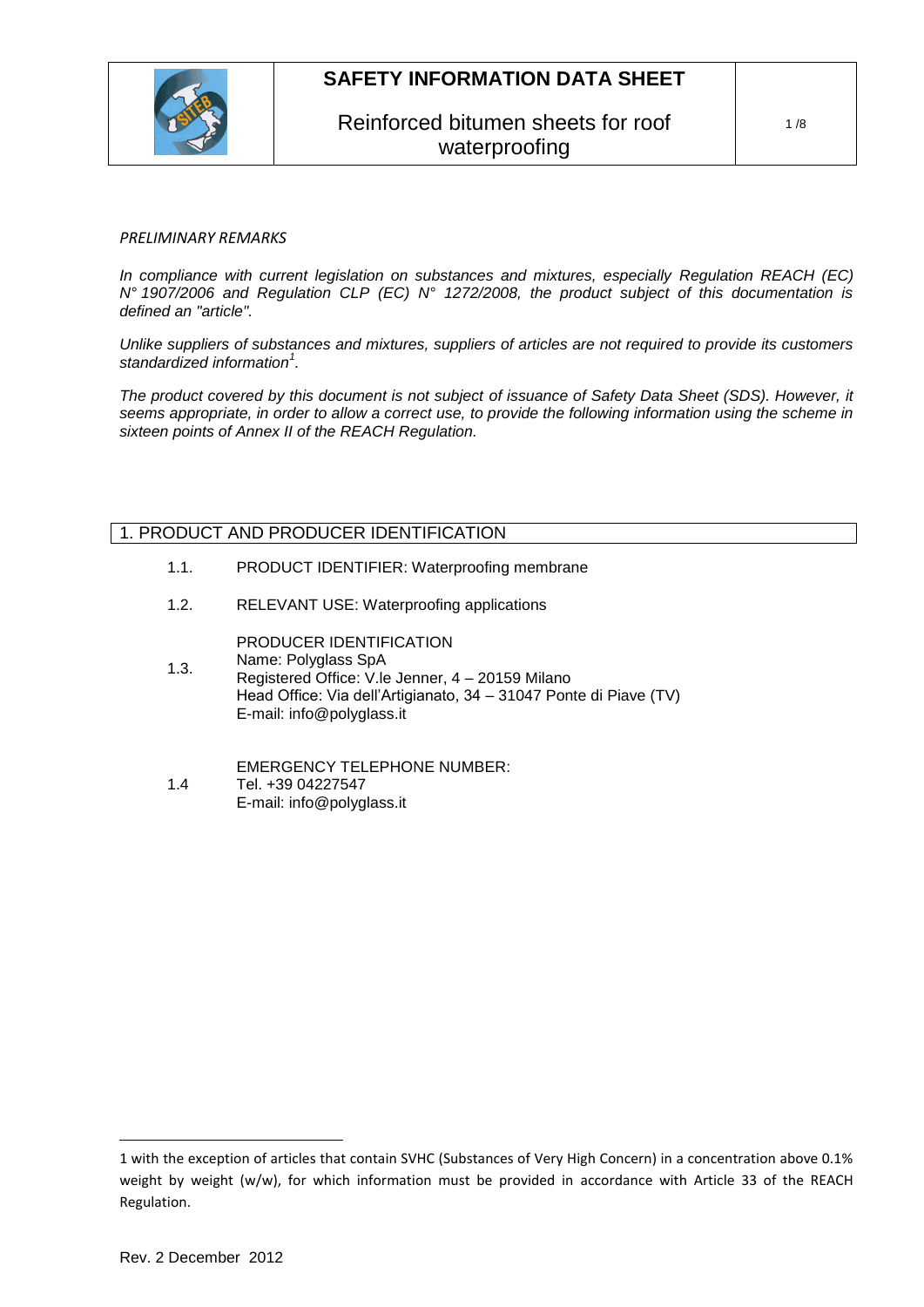

## Reinforced bitumen sheets for roof waterproofing

## 2. HAZARD IDENTIFICATION

- 2.1. CLASSIFICATION. The product is not classified as hazardous in accordance with the national regulation (D.Lgs. n. 65/03 and subsequent modifications).
- 2.2. HEALTH RISK Acute nose and throat irritation are possible during the heat treatment and application of the product, especially in indoor or poorly ventilated environments, due to the inhalation of potentially hazardous substances such as gas and condensed fumes.
- 2.3 SAFETY RISK The molten product may adhere to the skin and may cause burns. The presence of inflammable materials (HC vapours, etc.) may cause fire events.
- 2.4 ENVIRINMENTAL RISKS Membranes may cause long-term adverse effects because their components are not biodegradable.

## 3. COMPOSITION/INFORMATION ON INGREDIENTS

- 3.1. COMPOSITION. The product consists in a mixture of penetration grade bitumen and polyolefin and/or elastomer polymers , manufactured in membrane rolls.
- 3.2. INFORMATION ON INGREDIENTS: The product does not contain any hazardous components in accordance with the national regulation (D.Lgs. n. 65/03 and subsequent modifications).

## 4. FIRST AID MEASURES

- 4.1. INHALATION In case of long-term inhalation of fumes, particularly in indoor or poorly ventilated environments, move person to fresh air and call for medical assistance.
- 4.2. SKIN CONTACT In case of skin contact with molten product, immediately flush skin with plenty of fresh water. Do not pull solidified product away from the skin by using solvents. Remove contaminated clothing immediately and seek immediate medical advice.
- 4.3 EYE CONTACT If substance has got into eyes, wash out with water for at least 15 minutes and seek immediate medical attention. Do not pull product away from the eye. In case of irritation by fumes wash out with cold water.
- 4.4 INGESTION: Seek immediate medical attention.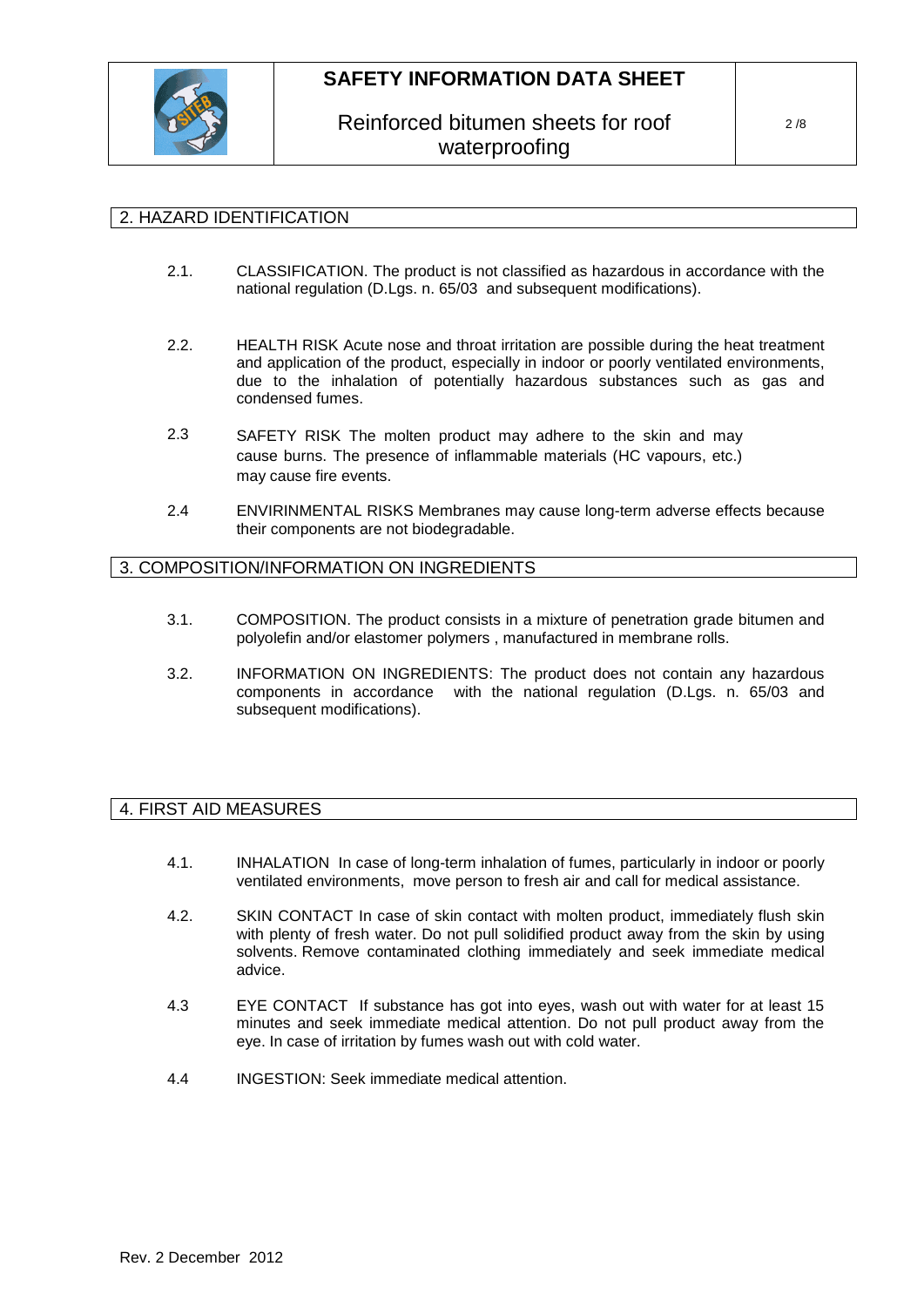

## Reinforced bitumen sheets for roof waterproofing

### 5. FIREFIGHTING MEASURES

- 5.1. EXTINGUISHING MEDIA : CO2, nebulized water, foam, dry chemical. Do not use direct stream of water to extinguish.
- 5.2. PERSONAL PROTECTION: In the event of fire, use supplied air respirators with universal filter U.P. In the case of indoor or poorly ventilated environments the personnel involved must be equipped with the breathing apparatus

## 6. ACCIDENTAL RELEASE MEASURES

#### Not applicable.

### 7. HANDLING AND STORAGE

- 7.1. CONDITIONS FOR SAFE STORAGE Protect material from heat and direct sunlight (temperature 0°- 40°C) and keep away from electrical equipment. Keep rolls in a vertical position and do not stack them. For safe storage follow the specific storage recommendations for this product. It is not necessary to take precautionary measures to prevent the formation of static electricity. Open flames are prohibited. Keep extinguish media available (Point 5).
- 7.2. PRECAUTIONS FOR SAFE HANDLING Provide appropriate ventilation when the product is applied in indoor or poorly ventilated environments.
- 7.3 PRECAUTIONS FOR USE Membrane applications should follow the "Technical instructions" provided by the manufacturer, according to the principles of good technique and Safety (point 8,16). In case of indoor or poorly ventilated applications, use the Personal Protective Equipment (Point 8). Avoid open flames.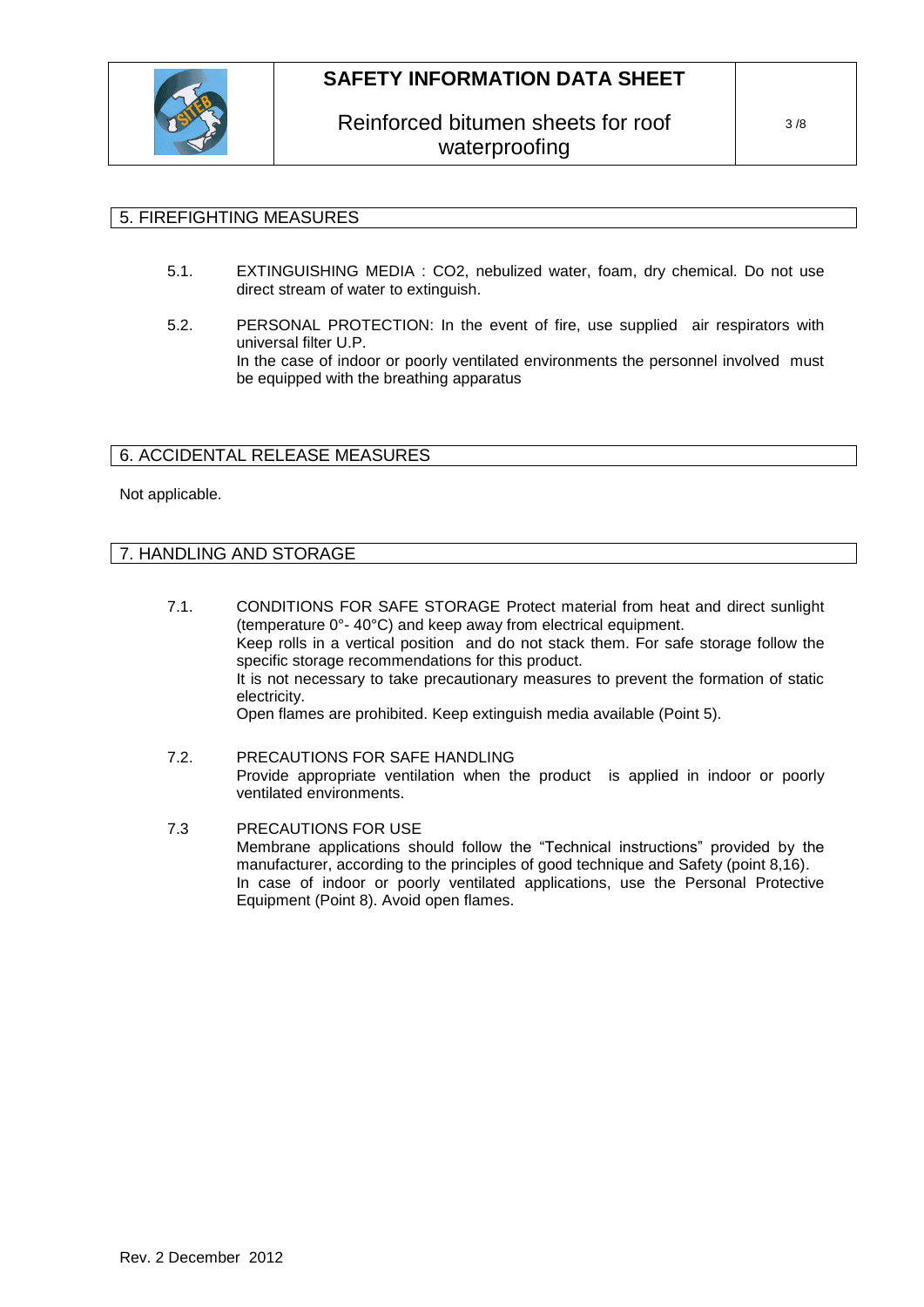

Reinforced bitumen sheets for roof waterproofing

## 8. EXPOSURE CONTROLS/PERSONAL PROTECTION

## 8.1. EXPOSURE CONTROLS

Open flame operations involved in installing bitumen-polymer waterproofing membranes may generate the dispersion of potentially hazardous substances, among which polycyclic aromatic compounds.

Provide appropriate ventilation when the product is applied in indoor or poorly ventilated environments (Point 2) in order to keep the exposure levels below the required limits (T.L.V.- ACGIH). .

#### 8.2 PERSONAL PROTECTIVE EQUIPMENT

During product applications, the following personal protective equipment is recommended:

- Skin protection: protective gloves; long sleeve shirt, trousers, safety shoes.
- Eye protection: safety glasses

In case of indoor or poorly ventilated indoor applications provide appropriate ventilation (Point 8.1). In case of inadequate ventilation system, use a respiratory protection equipment. The use of particulate filter respirators against solid & liquid particles is recommended (P3 protection).

## 8.3 HYGIENIST MEASURES

- Wash hands before every break and after the work shift.
- Keep work clothes separate from the other clothing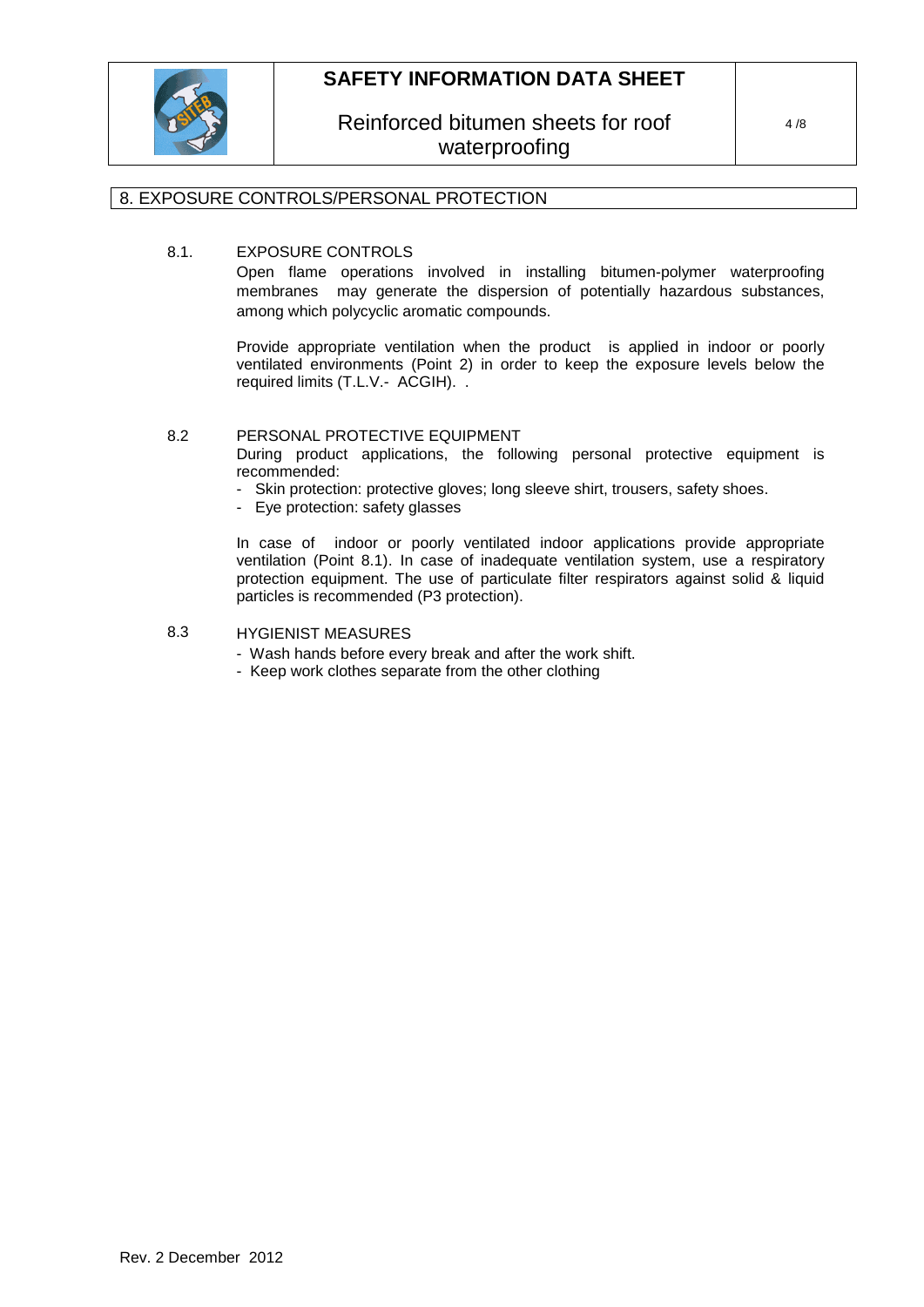

# Reinforced bitumen sheets for roof waterproofing

5 /8

## 9. PHYSICAL AND CHEMICAL PROPERTIES

- PHISICAL FORM
- ODOUR
- pH
- BOILING POINT/RANGE
- MELTING POINT/RANGE
- FLASH POINT
- INFIAMMABILITY(solid, gas)
- AUTOIGNITION TEMPERATURE
- EXPLOSIVE PROPERTIES
- OXIDIZING PROPERTIES
- VAPOUR PRESSURE
- DENSITY
- SOLUBILITY IN WATER
- LIPID SOLUBILITY

Membrane rolls slight bitumen odor not applicable > +470°C ca. (bitumen)  $> +100^{\circ}C$ > +230°C ca. (bitumen) Calorific value 9.000 kcal/kg ca. > +485°C ca. (bitumen) NO NO not applicable 1÷1,5 kg/dm3 NO YES (organic solvents; oils)

## 10. STABILITY AND REACTIVITY

- 10.1 STABILITY The product is stable and is not considered to be reactive under normal temperature and pressure.
- 10.2 REACTIVITY The product is chemically inert.
- 10.3 INCOMPATIBLE MATERIALS Avoid contacts with oxidizing agents, especially under high temperatures, because the product may have exothermic reactions.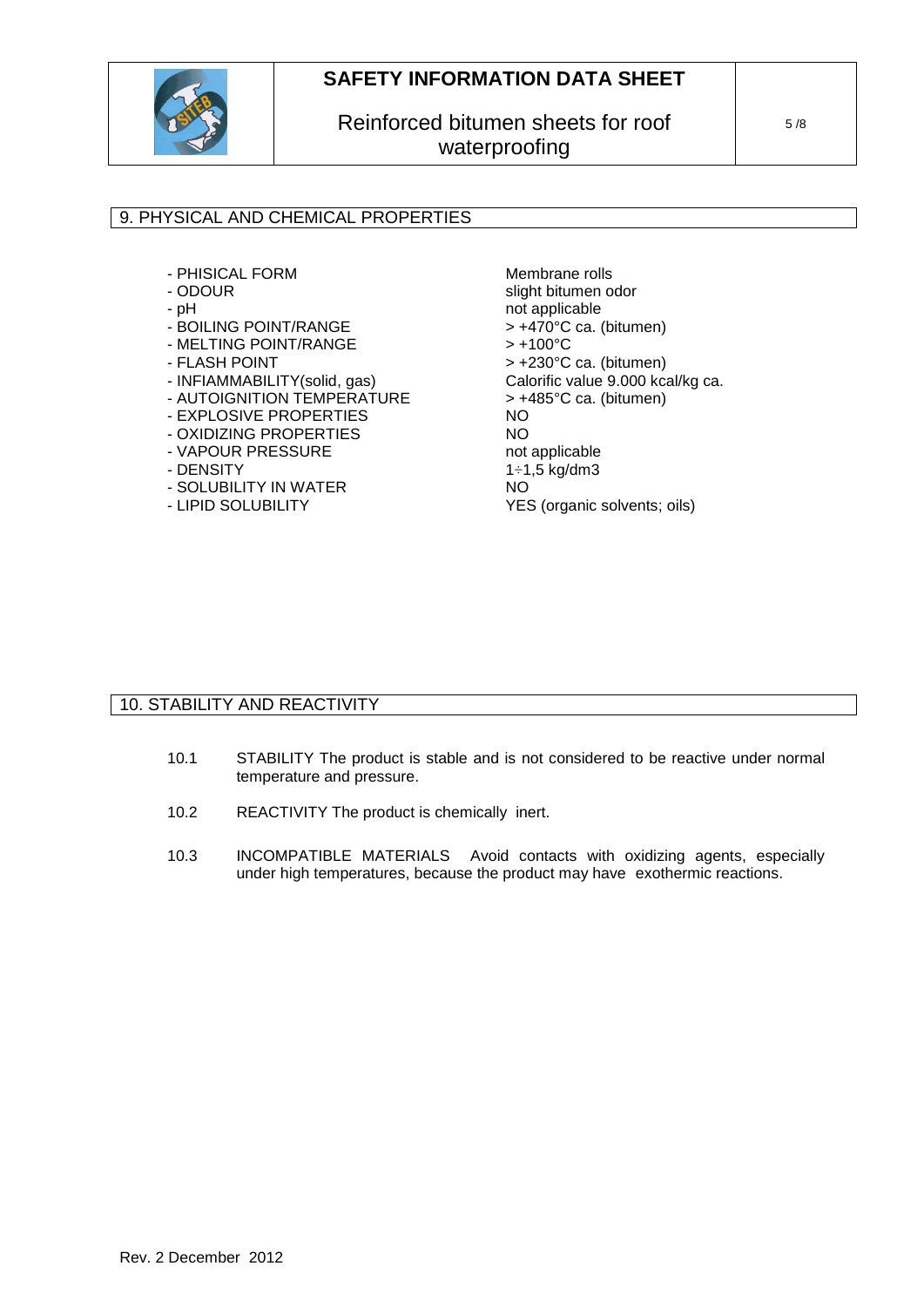

Reinforced bitumen sheets for roof waterproofing

## 11. TOXICOLOGICAL INFORMATION

11.1 THE PRODUCT The product consists in a mixture of distilled bitumen and polyolefin and/or elastomer polymers and reinforcement . The product does not contain coal tar and asbestos. The product is not classified as hazardous.

#### 11.2 INFORMATION ON TOXICOLOGICAL EFFECTS The product may be applied in adhesive cold or heat welded. Open flame operations involved in installing bitumen-polymer waterproofing membranes may generate the dispersion of potentially hazardous substances, among which polycyclic aromatic compounds.

The exposure levels to these substances are widely below the normative limits for IPA fumes in metropolitan areas (Source: Bertazzi PA, FOA' V., Fustinoni S., see section 16)

Acute health hazards:

- eye irritation
- skin irritation
- nose and throat irritation

Repeated long-term exposure needs regular medical examination, in accordance with national regulation (D.L. 25/2002 and D.Lgs 81/2008 and subsequent modifications)

The product should be applied in accordance with the rules of hygiene, safety and good industrial practice, according to the technical instructions provided by the manufacturer..

## 12. ECOLOGICAL INFORMATION

The product must be stored and used in accordance with the rules of hygiene, safety and good industrial practice, according to the technical guidance provided by the manufacturer (Point 7) Dispose of this product according to national regulations, in order to avoid environmental pollution (Point 13).

#### 13. DISPOSAL CONSIDERATIONS

Dispose of the product in landfill.

The product is classified as non hazardous special waste in accordance with national regulations (D.Lgs 152/2006 and subsequent modifications)

### 14. TRANSPORT INFORMATION

No special transportation or shipping requirements.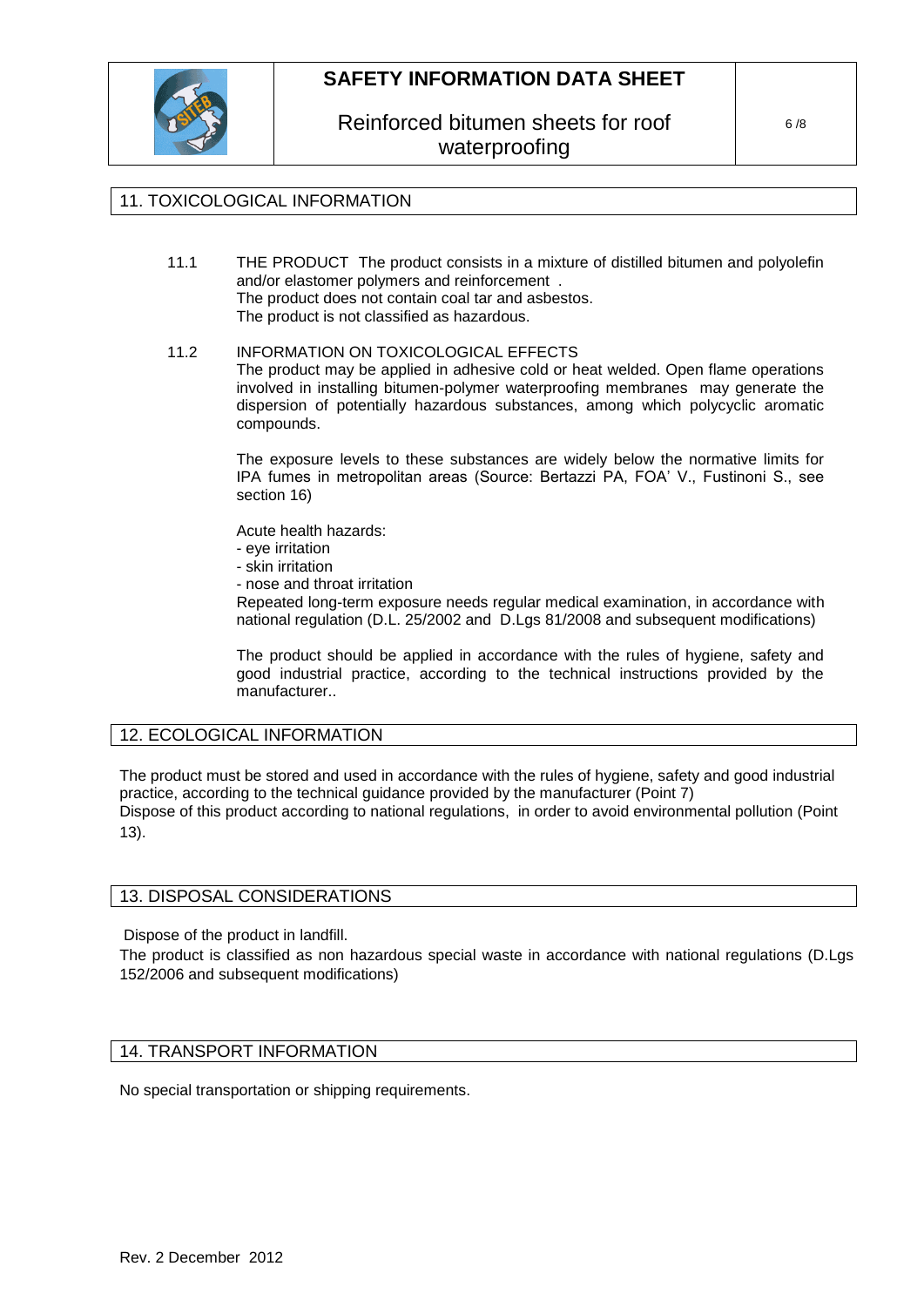

Reinforced bitumen sheets for roof waterproofing

## 15. REGULATORY INFORMATION

- 15.1 LABEL: no labelling required R- Phrases: not applicable (or hazard statements) S- Phrases: not applicable (or precautionary statements)
- 15.2 EUROPEAN REGULATION: Directive 67/548/CEE, Directive 1999/45/CE, Directive 91/155/CEE and subsequent modifications and integrations) Directive 92/32/CEE, Directive 93/67/CEE Regulation 793/93, Regulation1488/94, Directive 98/24/CE, Directive 2001/60/CE, Directive 2004/73/CEE, Regulation (CE) n. 1907/2006 (REACH), Directive 2008/98/CE.
- 15.3 ITALIAN REGULATION: D.Lgs. 14 marzo 2003, n. 65; DPR 9 giugno 1975 n. 482, , DPR 13 aprile 1994, n. 336, D.Lgs. 2 febbraio 2002 n. 25, D.Lgs. 3 febbraio 1997 n. 52; D.Lgs n° 285/98; D.lgs 152/2006, D.Lgs. n. 81/2008; D.lgs. n. 106/2009 and subsequent modifications.

This safety Information data sheet includes the following 16 headings in accordance with Annex II of COMMISSION REGULATION (EU) No 453/2010 of 20 May 2010 amending Regulation (EC) No 1907/2006 of the European Parliament and of the Council on the Registration, Evaluation, Authorization and Restriction of Chemicals (REACH)

#### 16. OTHER INFORMATION

- 16.1 Check of application temperature
	- CORRECT TEMPERATURE: when using hot air or flame , the correct application temperature is showed by

o a complete retraction of fusible surfacing film;

o blackening of talc/mineral finishing and polished surface.

In any case, the application is correct when a part of molten stream comes out from overlapped sheets. The maximum size of this part of stream has to be 1÷2 cm.

- FLAME COLOUR: During the application of the product, the colour of the flame has to be blue. If the colour of the flame is reddish it means that too much heat has been reached: this is not a correct and good practice.
- THERMOMETER USE: in case of application with molten bitumen, the temperature of the tank can be checked by a thermometer.
- OPEN FLAMES: avoid open flames in order to avoid risks of fire; keep fire extinguish media available.